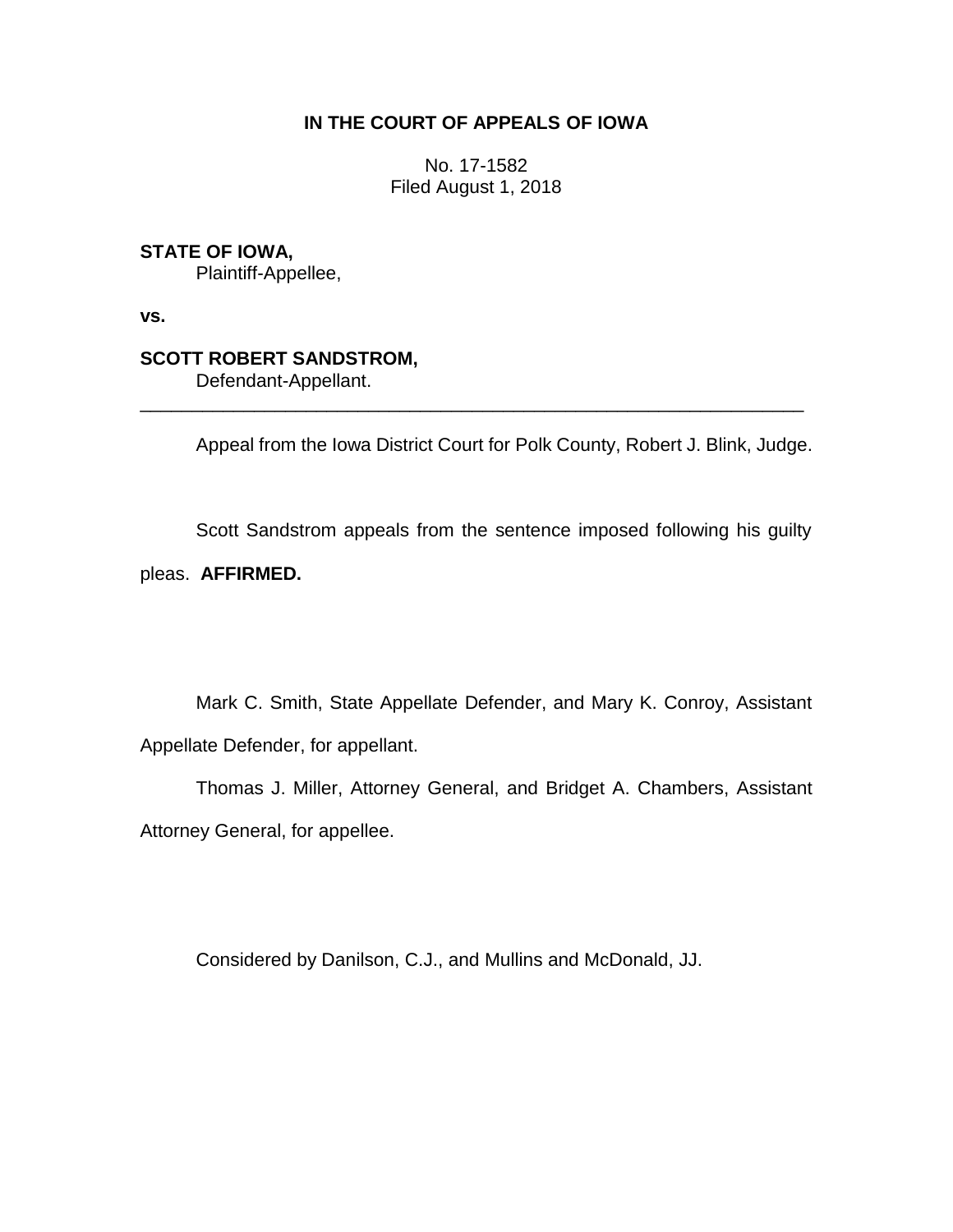#### **DANILSON, Chief Judge.**

Scott Sandstrom appeals from the sentence imposed following his guilty pleas, contending he did not voluntarily waive use of the presentence investigation. He also asserts the court failed to consider letters filed with the court, made an erroneous reference to matters outside the record, and gave inadequate reasons for the sentence imposed. Finding no legal errors or abuse of the court's discretion, we affirm.

#### **I. Background Facts.**

After assaulting a convenience store clerk and taking money from the store, Scott Sandstrom was charged with robbery in the second degree, in violation of Iowa Code sections 711.1 and .3 (2017), and theft in the first degree, in violation of sections 714.1 and .2(1).

On September 8, 2017, Sandstrom entered guilty pleas to both charges. The plea agreement, which was made part of the record, provided Sandstrom would plead guilty to both counts of the amended trial information and the parties would jointly recommend the district court impose the seventy-percent mandatory minimum on the robbery charge, and the two ten-year sentences would run consecutively for an indeterminate period not to exceed twenty years in prison.

The court first informed Sandstrom the minimum term for second-degree robbery was seven years (seventy percent of the ten-year term). Defense counsel interjected, noting the July 1, 2017 change in the law. The court observed, "That is true. There's a range of [fifty] percent to [seventy] percent at the court's discretion." Sandstrom requested immediate sentencing, waiving consideration of the presentence investigation report (PSI). The district court imposed the agreed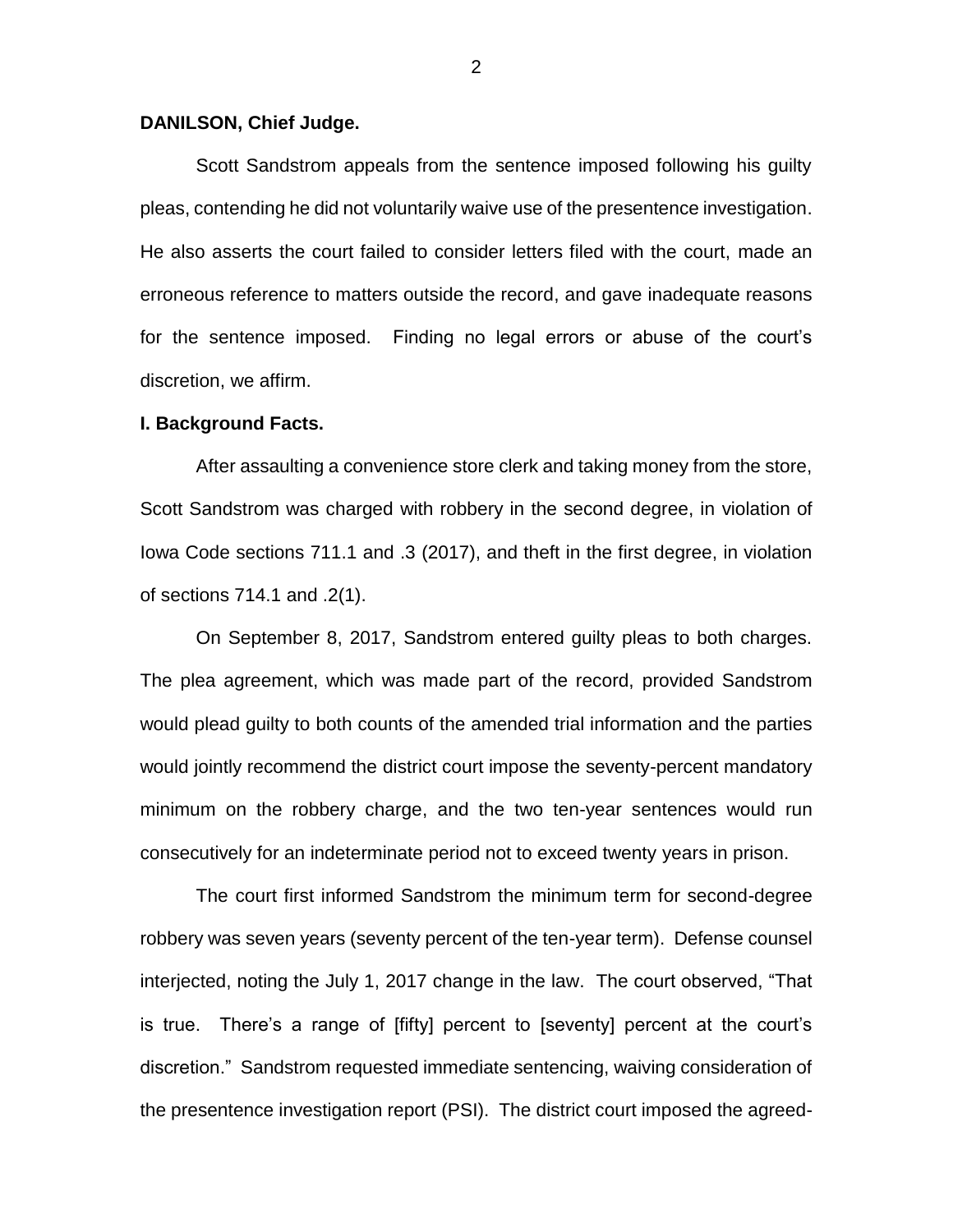upon sentence stating, "The court does this by virtue of the plea agreement and your age, [and] the court's understanding of your prior criminal record."<sup>1</sup>

On appeal, Sandstrom contends he was not adequately advised about the function of the PSI and, thus, he did not voluntarily waive its use; the court failed to consider letters filed with the court; the court made an erroneous reference to matters outside the record; and the court gave inadequate reasons for the sentence imposed.

### **II. Scope and Standards of Review.**

We review sentencing challenges for correction of errors at law. *State v. Formaro*, 638 N.W.2d 720, 724 (Iowa 2002). We will not reverse "absent an abuse of discretion or some defect in the sentencing procedure." *Id.*

### **III. Analysis.**

 $\overline{a}$ 

*A. Preservation of error.* As an initial matter, the State asserts Sandstrom cannot challenge his waiver of the use of the PSI because he did not file a motion in arrest of judgment. We agree with Sandstrom, however, that Iowa Rule of Criminal Procedure 2.24(3)(a) is not implicated here because he is not challenging the adequacy of his guilty plea proceeding. <sup>2</sup> *Cf. State v. Meron*, 675 N.W.2d 537, 540 (Iowa 2004) ("Generally, a defendant must file a motion in arrest of judgment

 $1$  On the sentencing-order form, the court checked these "sentencing considerations" boxes: "Defendant's age"; "Defendant's prior record of convictions and deferments of judgment, if any"; "the nature of the offense committed"; "the plea agreement"; and "statutory sentencing requirements." Sandstrom argues that because there was no discussion of Sandstrom's prior criminal record, checking the box related to prior record entitles him to a new sentencing.

 $2^2$  Rule 2.24(3)(a) states, in part, "A defendant's failure to challenge the adequacy of a guilty plea proceeding by motion in arrest of judgment shall preclude the defendant right to assert such challenge on appeal."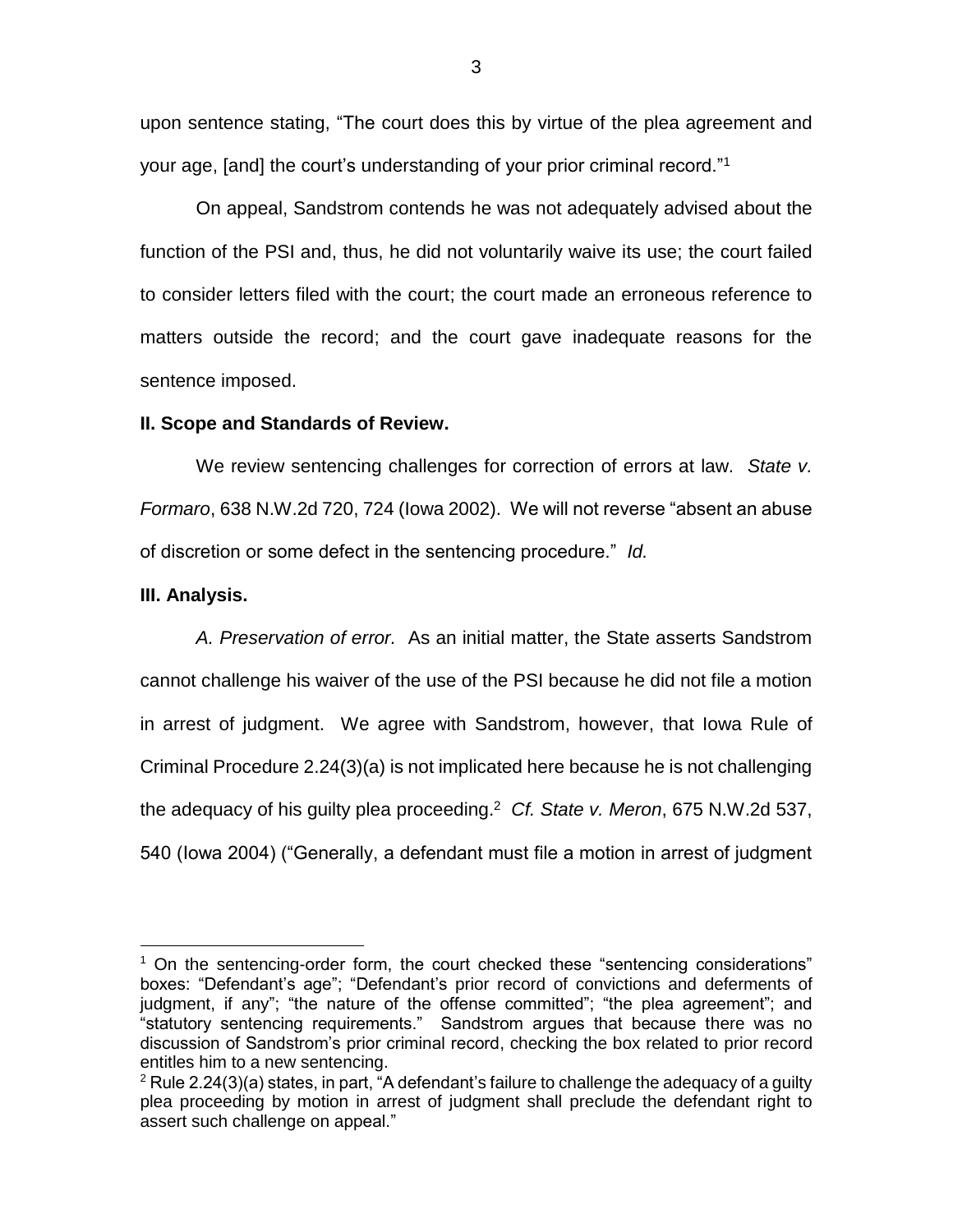*to preserve a challenge to a guilty plea* on appeal*.*" (emphasis added)). Rather, his allegations relate to his sentencing.

*B. Waiver.* Sandstrom maintains he did not voluntarily and knowingly waive the use of the PSI. Iowa Code section 901.2(2)(b) provides the "court shall order" a PSI in certain instances, which "shall not be waived." While a defendant may not waive the *preparation* of a PSI report, a defendant may waive the *use* of the PSI report. *Campbell v. State*, 576 N.W.2d 362, 364 (Iowa 1998); *State v. Thompson*, 494 N.W.2d 239, 241 (Iowa 1992). If a defendant knowingly and voluntarily waives the use of the PSI report in the sentencing process, a defendant cannot later complain of its waiver. *Campbell*, 576 N.W.2d at 364. The "district court must determine whether a defendant's waiver of the use of a PSI report is knowing and voluntary and ensure that the defendant is aware the report could contain favorable information which could result in a lesser sentence." *Id.* 

Here, the district court substantially complied with *Campbell* and Thompson, identifying what would be included in the PSI.<sup>3</sup> Sandstrom would be aware the PSI could contain favorable information. This record reflects, and the district court found, Sandstrom's waiver was knowing and voluntary.

*C. Failure to consider letters.* Sandstrom next argues the court failed to consider "all pertinent information," contrary to lowa Code section 901.5.<sup>4</sup>

 $\overline{a}$ 

 $3$  The court stated, "A background check will be done on you called a presentence investigation. That indicates social history, criminal history, mental and physical health, family conditions, and so forth."

<sup>4</sup> Section 901.5 states,

After receiving and examining all pertinent information, including the presentence investigation report and victim impact statements, if any, the court shall consider the following sentencing options. The court shall determine which of them is authorized by law for the offense, and of the authorized sentences, which of them or which combination of them, in the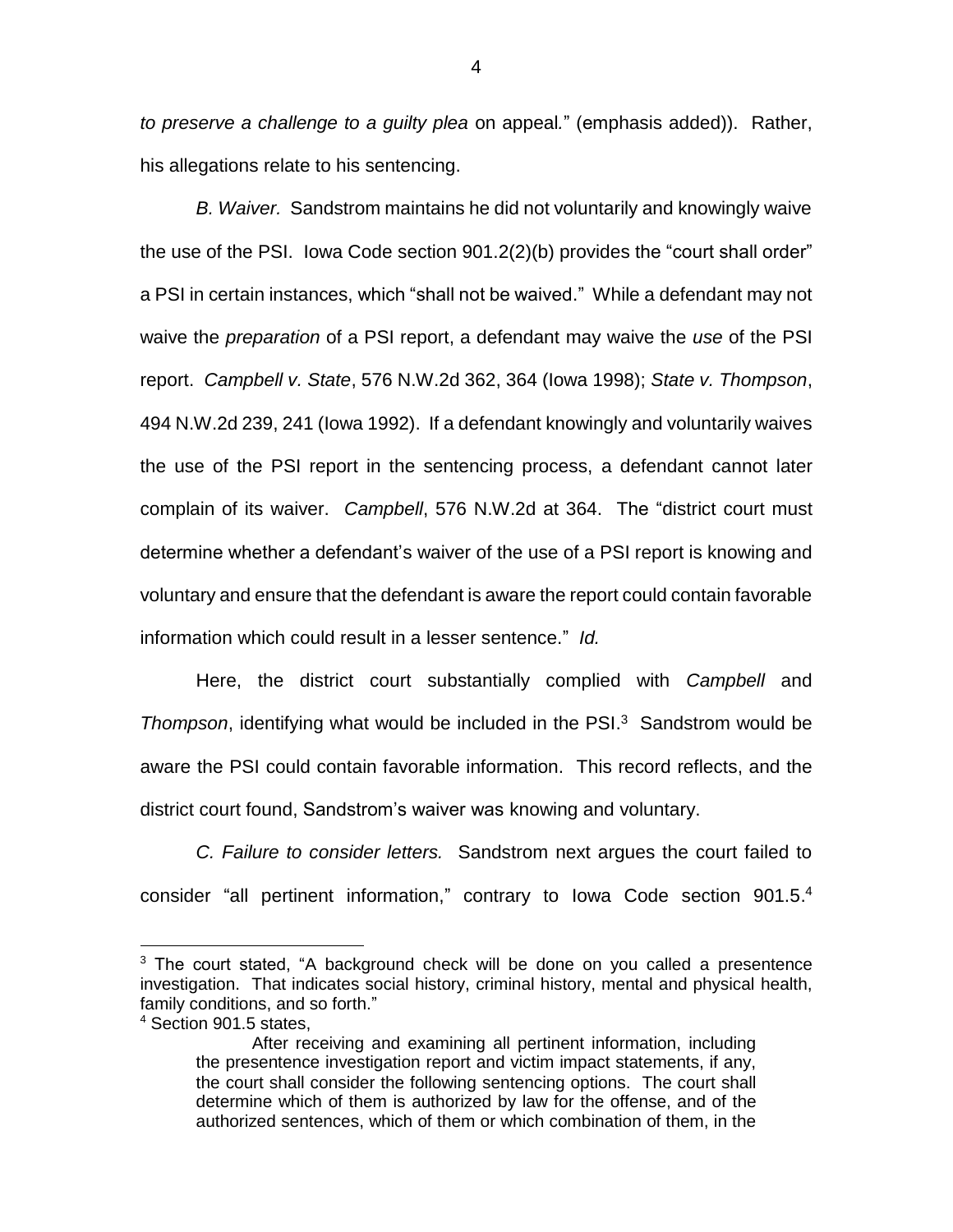Sandstrom contends the court erred in not considering a September 7, 2017 electronic filing entitled "other event letters of support." The filing included three letters, two written commendations, and a certificate of appointment.

The letters and documents bear a filing stamp of 4:07 p.m. on September 7, 2017. The transcript indicates the plea hearing began at 8:18 a.m. on September 8.

The court is required to consider information offered by the defendant relevant to the question of sentencing. *See* Iowa Code § 901.2(1).<sup>5</sup> If the letters were mailed to the court by the individuals themselves, rather than presented by the defendant, then the letters may have qualified as information "from other sources," which the court "may" consider. *See id.*

From this record, we are unable to determine who may have filed the letters of support. Sandstrom did not offer the letters as exhibits or bring them to the attention of the court during the hearing. Thus, we are unable to determine whether the court was under an obligation to consider the letters on behalf of the defendant or could consider the letters pursuant to Iowa Code sections 901.2(1) and 901.5. Nor do we know if the court considered the letters but did not specifically acknowledge them. *See State v. Boltz*, 542 N.W.2d 9, 11 (Iowa Ct. App. 1995) ("[T]he failure to acknowledge a particular sentencing circumstance

<sup>5</sup> Section 901.2(1) provides:

 $\overline{a}$ 

discretion of the court, will provide maximum opportunity for the rehabilitation of the defendant, and for the protection of the community from further offenses by the defendant and others.

Upon a plea of guilty . . . the court shall receive from the state, from the judicial district department of correctional services, and from the defendant any information which may be offered which is relevant to the question of sentencing. The court may consider information from other sources.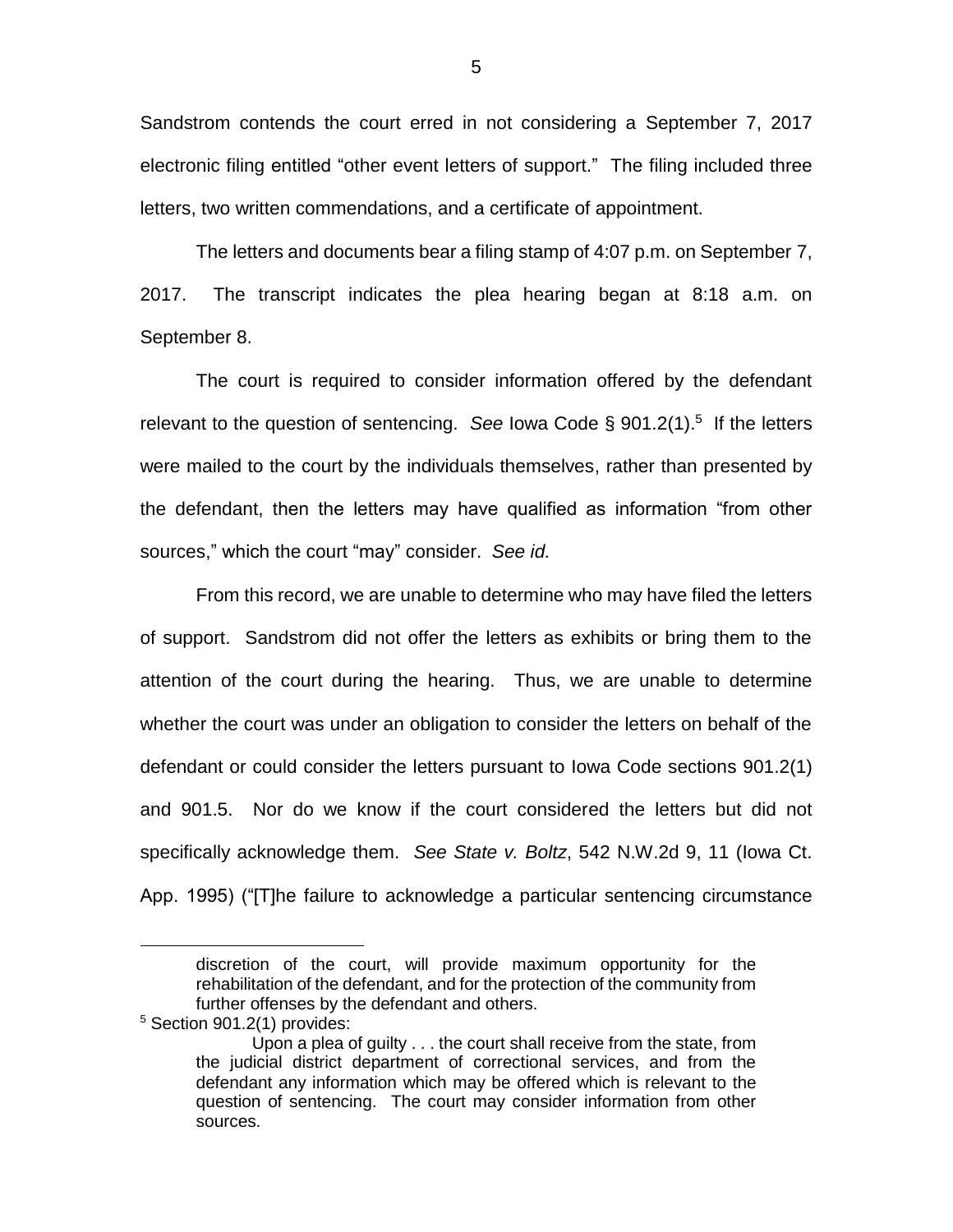does not necessarily mean it was not considered."). If filed by the defendant, before we can conclude the sentencing court erred, we believe at a minimum the defendant must either offer the letters as exhibits or bring to the court's attention that other mitigating evidence was electronically filed.

*D. Reasons for sentence.* A sentencing court is required to state on the record its reasons for imposing a particular sentence. Iowa R. Crim. P. 2.23(3)(d); *see also* Iowa Code § 901.5.

We review the district court's sentence for an abuse of discretion. A district court abuses its discretion when it exercises its discretion on grounds clearly untenable or to an extent clearly unreasonable. A district court's ground or reason is untenable when it is not supported by substantial evidence or when it is based on an erroneous application of the law. When a sentence is not mandatory, the district court must exercise its discretion.

*State v. Hill*, 878 N.W.2d 269, 272 (Iowa 2016) (altered for readability).

Where a court has no discretion in selecting a sentence, failure to state the reasons for a sentence will not result in remand. *State v. Snyder*, 336 N.W.2d 728, 729 (Iowa 1983). In *Snyder*, the Iowa Supreme Court held that when sentencing is based on a plea agreement there has been no exercise of discretion. *Id.*; *see also State v. Cason*, 532 N.W.2d 755, 756-57 (Iowa 1995) (holding where "the sentencing court was merely giving effect to the parties' agreement," no abuse of discretion occurred). Therefore, there is no purpose for the statement of reasons, and failure to give reasons for a sentence is harmless. *Snyder*, 336 N.W.2d at 729.

Sandstrom argues *Hill* implicitly overturns *Cason* and *Snyder*, and requires the district court to memorialize the specific reasons for selecting a particular sentence, even when the court adopts the parties' plea agreement. *See generally*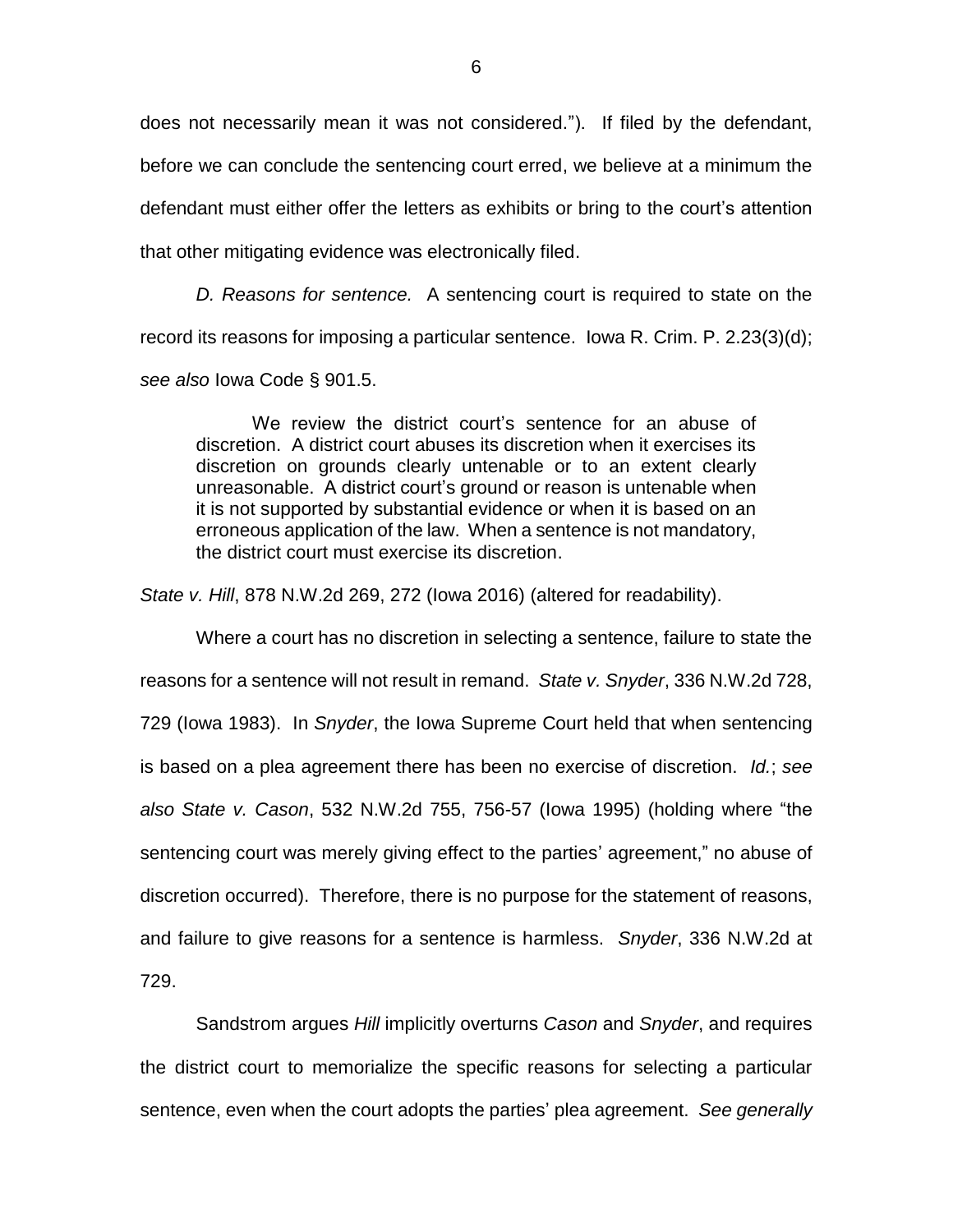878 N.W.2d at 273-75. We disagree. *Hill* did not overturn the line of cases where the court simply imposes the sentence provided by the plea agreement. *Hill* simply stated a court must give reasons for imposing consecutive sentences to provide for a proper review of the sentencing court's exercise of discretion—as required by Iowa Rule of Criminal Procedure 2.23(3)(d). *Id.* at 273. Unlike the facts in the instant case, in *Hill* there was no plea agreement relative to sentencing or even joint sentencing recommendations. *See id.* at 272. Sandstrom received the sentence he requested and should not be able to complain now. The district court stated in its oral rendition and the sentencing order that the court was imposing the sentence consistent with the plea agreement.

Sandstrom also contends the court should not blindly accept a plea agreement without articulating reasons for accepting it. "We review the court's determination to accept or reject a plea agreement for abuse of discretion." *State v. Thompson*, 856 N.W.2d 915, 918 (Iowa 2014).

We first note, neither party nor the record suggest the plea was conditioned upon the concurrence of the court and tendered pursuant to Iowa Rule of Criminal Procedure 2.10(2). Thus, the court was not required to undergo the litany and colloquy required by rule 2.10(2).

We agree the sentencing court must give due consideration in determining whether to follow and accept plea agreements. However, the court is not always privy to all the reasons why the plea arrangement was agreed upon. There could be many underlying reasons why the State and the defendant chose to reach the agreement—some of which the parties might wish to publicly announce and some that perhaps they would prefer remain confidential. In a busy court, the sentencing